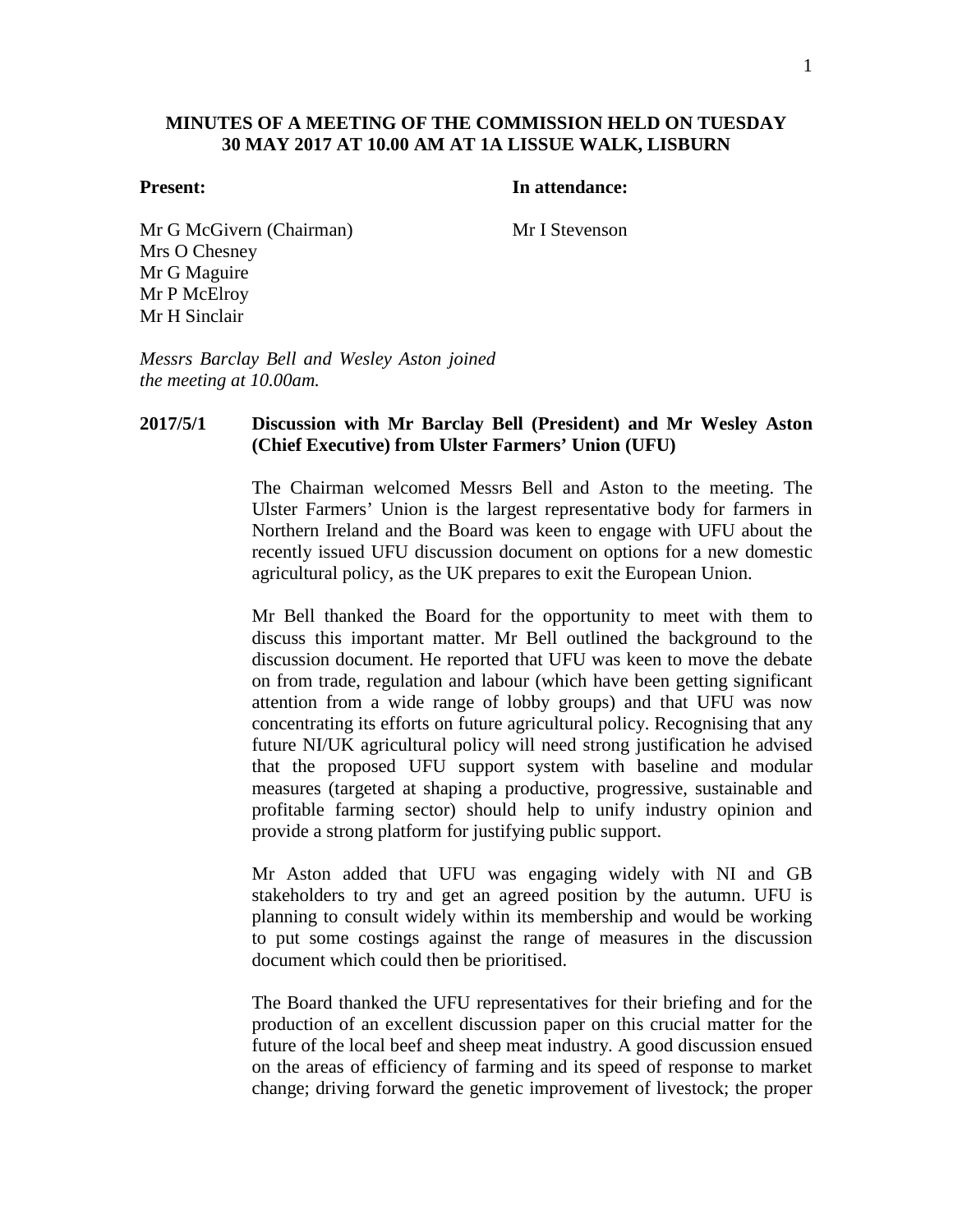resourcing of market access/development work; the necessary engagement with retailers and the general public to create awareness of the value of public goods delivered by the industry; the need to get policy makers away from the concept of a cheap food policy for the UK; the marketing of the region and its products, and; the need for all stakeholders to be together in championing Northern Ireland as a region of excellence.

**Action Point:** A further meeting between UFU and LMC will be arranged to discuss the future of NI agri-food marketing and potential utilisation of LMC reserves. The Chief Executive will liaise with UFU to arrange.

*Messrs Barclay Bell and Wesley Aston left the meeting at 11.30am*

#### **2017/5/2 Apologies**

Mr J Lennon and Miss S Blain

#### **2017/5/3 Declaration of Interests Pertaining to Agenda Items for Discussion**

The Board agreed that none of the agenda items required any Board Members to abstain from discussions.

#### **2017/5/4 Minutes of DAERA/LMC Board Meeting**

The minutes of a joint DAERA/LMC Board meeting held on 22 March 2017 were noted.

**Action Point:** The Board agreed that the Chief Executive would write to LMC's key stakeholders when the delegated limits pilot has been reviewed and the position confirmed by DAERA going forward.

#### **2017/5/5 Minutes of Commission Meeting**

The minutes of a Commission meeting, held on 28 April 2017, were approved by the Commission and signed by the Chairman.

Proposed: Mrs O Chesney Seconded: Mr H Sinclair

# **2017/5/6 Matters Arising**

#### **(i) Supply Chain Tours**

The Chief Executive advised that the programme of tours had commenced on Monday 29 May 2017 with a group attending Linden Foods in Dungannon and a group attending WD Meats in Coleraine.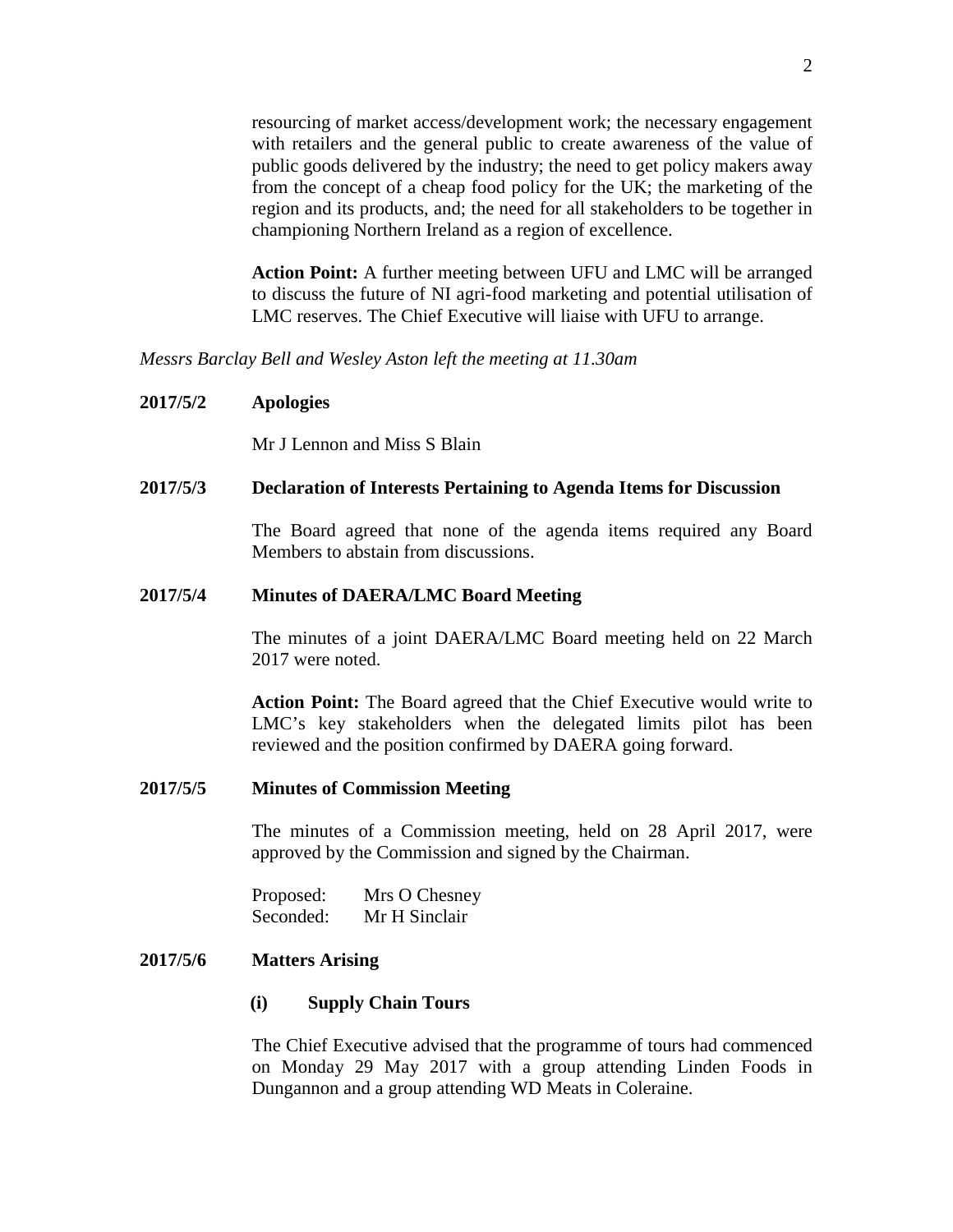**Action Point:** When available dates for other tours are confirmed Mr G McGivern and Mr P McElroy will participate in a supply chain tour in their respective localities.

# **(ii) Anuga 2017**

**Action Point:** The Board requested the Chief Executive to plan for LMC attendance at the Anuga Trade Fair in Cologne for the two key days of Sunday 08 October and Monday 09 October 2017.

## **(iii) Northern Ireland Food Marketing Association (NIFMA)**

The Board agreed that the action point from the last meeting to invite the Agri Food Strategy Board (AFSB) to meet with the LMC Board should be put on hold pending clarification on the future of AFSB, whose term was due to terminate at the end of May 2017.

## **2017/5/7 Chairman's Report**

The Chairman reported on meetings and events he had attended since the last Board Meeting.

- AFSB Livestock Genetics Group Meeting at AFBI 05 May 2017
- Angela Reavey, Strategic Investment Board 15 May 2017 at LMC
- Balmoral Show 09 to 12 May 2017 at Balmoral Park

The Chairman reflected on a very successful Balmoral Show for LMC. He recorded his appreciation to staff and Board members for the team effort over the 4 days, for the impressive stand presented by LMC, for the excellent demonstrations and resources available on the stand, for the audience with Temple Grandin hosted by LMC and for the opportunity to engage with many stakeholders on the LMC stand and at the numerous off-stand events that LMC was invited to attend during the show.

**Action Point:** The Chief Executive will contact Angela Reavey regarding the potential provision to LMC of a joint departmental paper on NIFMA which was agreed by DfE and DAERA Ministers in February 2017.

**Action Point:** The Chief Executive will contact the Irish Farmers' Journal to try and arrange the September 2017 LMC Board meeting to take in a visit to one of the Better Beef Challenge Farms following the launch of this important programme at Balmoral Show.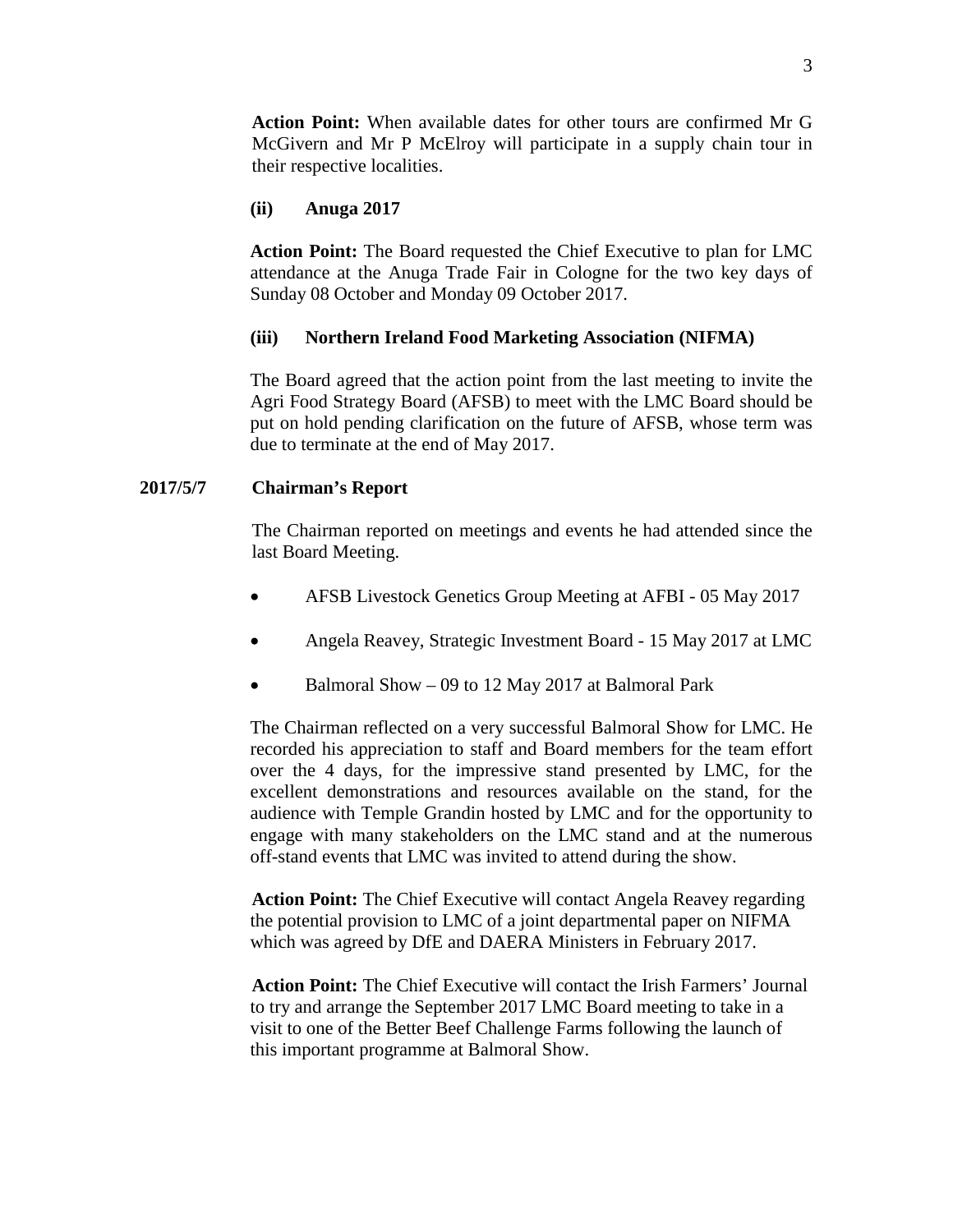## **2017/5/8 Chief Executive's Report**

The Chief Executive had provided a written report in the Board papers for the meeting.

# **(i) International Meat Secretariat (IMS) World Meat Congress**

*Withheld – commercially sensitive*

# **(ii) Livestock Genetics Project**

Discussed under 2017/5/7

# **(iii) BSE Negligible Risk**

The Board welcomed the confirmation from the World Organisation for Animal Health (OIE) that Northern Ireland had achieved negligible risk status for BSE. The Board agreed that there needed to be an amplification of this important status in the media outside Northern Ireland.

**Action Point:** The Chief Executive will liaise with Richard Halleron to arrange a press briefing (ideally in the first week of July 2017) on a farm in Northern Ireland for the GB farming and meat trade media to attend in order to highlight 25 years of FQAS and BSE Negligible Risk attainment

**2017/59** *Withheld – commercially sensitive*

# **2017/5/10 Risk Management / Health and Safety**

# **(i) Annual Report of ARAC**

Members of the LMC Audit and Risk Assurance Committee (ARAC) had convened a short meeting immediately before the Board meeting to finalise the ARAC report for the financial year 2016-17. The ARAC Chairman presented the report to the Board which was adopted.

# **(ii) Data Security**

The ARAC Chairman advised the Board that a new General Data Protection Regulation (which will replace the Data Protection Act 1998) will apply in the UK from 25 May 2018 and will place more emphasis on accountability and transparency of organisations in their storage and handling of personal data.

# **(iii) LMC Staff Team**